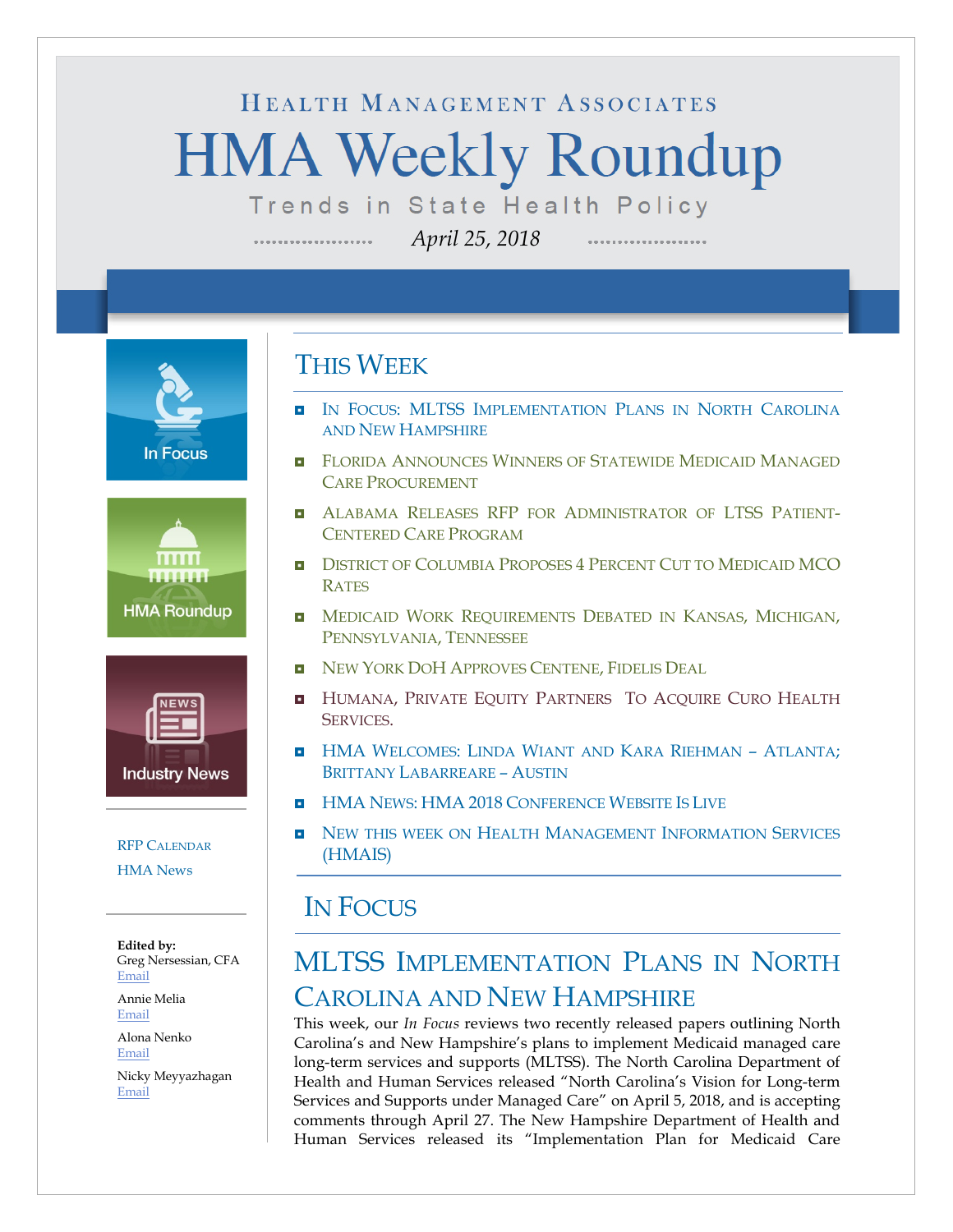Management – Nursing Facility/Choices for Independence Services" on March 6, 2018, and is accepting comments through May 4, 2018. Both states are anticipated to release requests for proposals (RFPs) for integrated Medicaid managed care services in the next several months.

### NORTH CAROLINA

North Carolina is in the process of transitioning approximately 1.9 million Medicaid members from a predominantly fee-for-service system to managed care (to read our *In Focus* on North Carolina's proposed design for Medicaid managed care, click [here\)](https://www.healthmanagement.com/wp-content/uploads/080917-HMA-Roundup.pdf). As part of this effort, the state released "North Carolina's Vision for Long-term Services and Supports under Managed Care" in April 2018. The concept paper focuses on Medicaid Prepaid Health Plan (PHP) requirements for the 14,500 Medicaid-only enrollees utilizing State Plan LTSS who will be transitioned to managed care in the first phase of the plan, targeted for July 1, 2019.

#### **MLTSS Transition Phases**

While the concept paper focuses on PHP requirements in phase 1 of the transition to MLTSS, the state briefly outlines all three phases of the transition. Phase 1 includes 14,500 Medicaid-only members using State Plan LTSS; phase 2 includes 30,000 members using LTSS with serious mental illnesses (SMI), serious emotional disturbances (SED), intellectual and developmental disabilities (I/DD), and traumatic brain injuries (TBI); and phase 3 includes the remaining 62,000 beneficiaries who use LTSS. Those members transitioned in phase 1 will be enrolled in standard plans, while those enrolled in phase 2 will be enrolled in Behavioral Health and Individuals with Developmental Disabilities Tailored Plans (BH I/DD TPs).

| <b>North Carolina Medicaid MLTSS Transition Phases</b> |                                                                           |                                   |                                  |                                                                                                           |  |  |  |  |
|--------------------------------------------------------|---------------------------------------------------------------------------|-----------------------------------|----------------------------------|-----------------------------------------------------------------------------------------------------------|--|--|--|--|
|                                                        | Population                                                                | Approximate Size of<br>Population | <b>Target Transition</b><br>Date | Type of Plan                                                                                              |  |  |  |  |
| Phase 1                                                | Medicaid-only<br>beneficiaries using<br><b>State Plan LTSS</b>            | 14,500                            | July 1, 2019                     | <b>Standard Plans</b>                                                                                     |  |  |  |  |
| Phase 2                                                | Medicaid beneficiaries<br>using LTSS with SMI,<br>SED, SUD, I/DD, and TBI | 30,000                            | Not specified                    | Behavioral Health and<br>Individuals with Developmental<br>Disabilities Tailored Plans (BH<br>$I/DD$ TPs) |  |  |  |  |
| Phase 3                                                | Remaining<br>beneficiaries using<br><b>LTSS</b>                           | 62,000                            | Not specified                    | Not specified                                                                                             |  |  |  |  |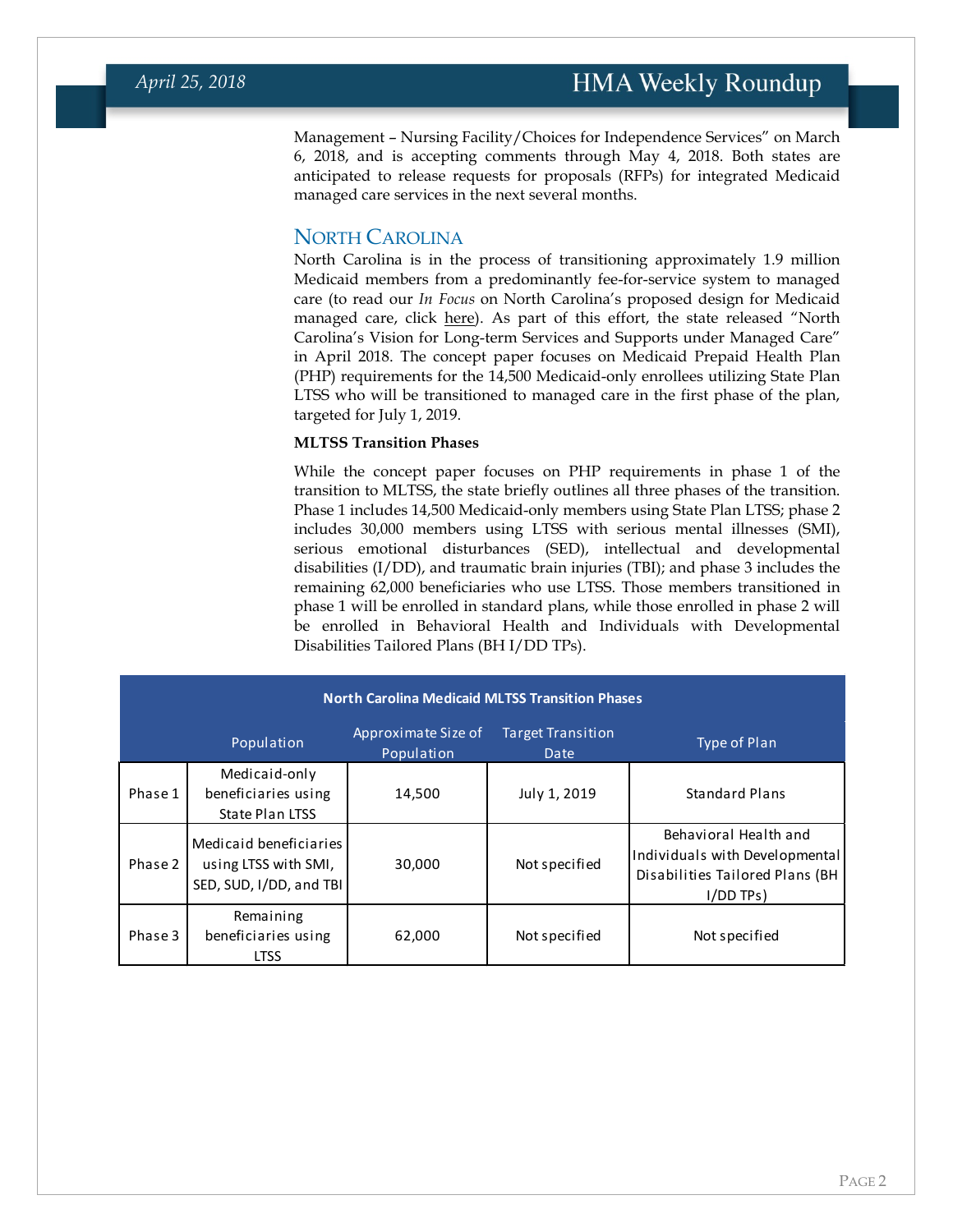#### **Phase 1 MLTSS Integration and Covered Benefits**

The state anticipates PHPs will provide integrated physical and behavioral health services, as well as LTSS for the Medicaid-only members transitioned in phase 1. PHPs will cover all State Plan LTSS, which includes home health, personal care, hospice, home infusion services, durable medical equipment, and nursing facilities for up to 90 days. All services will be covered under a single capitation rate that will not differentiate between institutional and community-based populations to encourage treatment in the most costeffective settings. The rate methodology will include rate categories and risk adjustment to avoid penalizing PHPs with higher-need members. LTSS will generally be excluded from cost sharing.

#### **PHP Selection and Assignment**

To mitigate issues for members as they transition from fee-for-service to managed care environment, the state is contracting with an enrollment broker, which will provide counseling to members about their plan options. The state released the competitive procurement for the broker in March. Members who do not select a plan within a 60-day window will be auto-assigned to a PHP based on a methodology that prioritizes existing provider relationships. While all Medicaid members will have 90 days to change plans after enrollment, enrollees who use LTSS will be allowed to switch PHPs at any time.

#### **Network Adequacy and Performance**

PHPs will be required to contract with at least one nursing facility accepting new patients in every county in applicable service regions, as well as contract with at least two non-nursing facility LTSS providers in each county. The state released a [draft quality strategy](https://files.nc.gov/ncdhhs/documents/DRAFT_QualityStrategy_20180320.pdf) in March that will be used to assess PHP performance, and the state will include quality metrics that are specific to those with LTSS needs. The state will review PHPs' Quality Assessment and Performance Improvement programs annually.

#### **Estimated Medicaid Managed Care Enrollment**

While not specific to MLTSS, the report includes an appendix that outlines the anticipated enrollment phase-in schedule. This appendix, developed in February 2018, appears below.

| <b>Population Cohort with</b>                                              | <b>Beneficiaries Based on SFY 2016 Historical Enrollment</b>        |                                                                      |                                                           |  |
|----------------------------------------------------------------------------|---------------------------------------------------------------------|----------------------------------------------------------------------|-----------------------------------------------------------|--|
| <b>Proposed Timing for</b><br><b>Comprehensive Managed Care Enrollment</b> | <b>Estimated Average</b><br><b>Beneficiaries by</b><br><b>Group</b> | <b>Estimated Average</b><br><b>Beneficiaries by</b><br><b>Cohort</b> | <b>Cohort as Percent of</b><br><b>Total Beneficiaries</b> |  |
| Year 1: Standard Plan - Aged, Blind, Disabled                              | 140,000                                                             |                                                                      | 73%                                                       |  |
| Year 1: Standard Plan - All Other                                          | 1,385,000                                                           | 1,525,000                                                            |                                                           |  |
| Year 3: Tailored Plan - Non-Duals                                          | 85,000                                                              |                                                                      |                                                           |  |
| Year 3: Tailored Plan - Duals                                              | 27,000                                                              | 135,000                                                              | 6%                                                        |  |
| Year 3: Foster Children                                                    | 23,000                                                              |                                                                      |                                                           |  |
| Year 5: Non-Dual LTSS                                                      | 5,000                                                               |                                                                      | 10%                                                       |  |
| Year 5: Full Duals (Non-TP)                                                | 212,000                                                             | 217,000                                                              |                                                           |  |
| <b>Excluded: Family Planning</b>                                           | 103,000                                                             |                                                                      |                                                           |  |
| <b>Excluded: Medically Needy</b>                                           | 23,000                                                              | 208,000                                                              | 10%                                                       |  |
| <b>Excluded: Other</b>                                                     | 82,000                                                              |                                                                      |                                                           |  |
| <b>Total</b>                                                               | 2.085.000                                                           | 2.085.000                                                            | 100%                                                      |  |

Source

Exhibit prepared Feb. 8, 2018, by the NC DHHS Division of Health Benefits, based on "Population Profiles," released Nov. 9, 2017.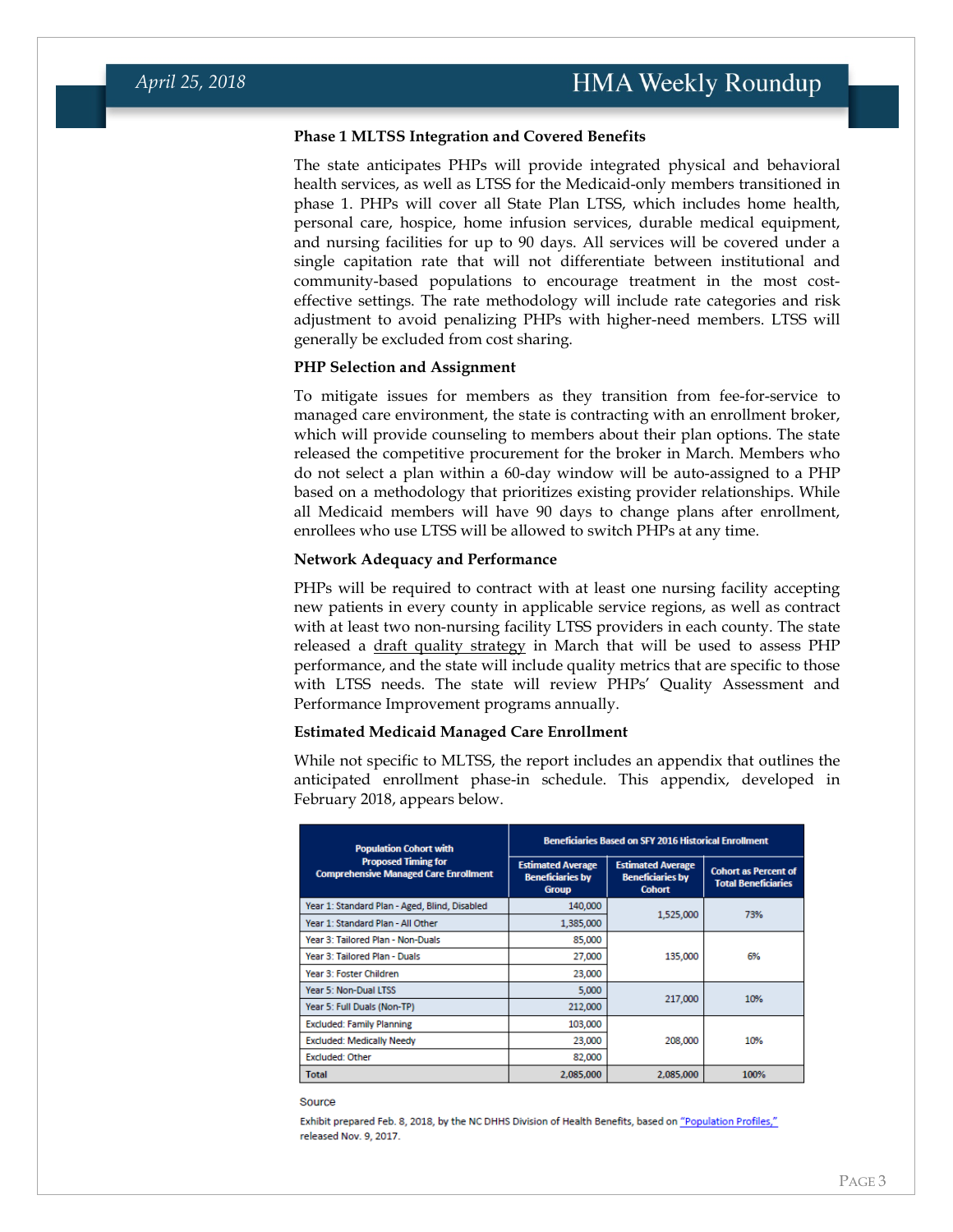#### **Timeline**

As previously mentioned, a request for proposals for integrated Medicaid managed care services is anticipated to be released in the next several months, and the state is targeting July 1, 2019, to launch managed care. However, the release of the RFP and the subsequent launch is dependent on several factors, including Waiver approval from the Centers for Medicare & Medicaid Services (CMS) and key legislation passing the General Assembly, which gathers next month for a short session. Last week, Department of Health and Human Services Secretary Mandy Cohen told the Joint Legislative Oversight Committee CMS has approved the 1115 Waiver that authorizes the program, and the state is awaiting formal notification.

#### NEW HAMPSHIRE

New Hampshire is in the process of expanding their Medicaid Care Management (MCM) program to include LTSS provided under their Choices for Independence (CFI) Waiver and those provided by nursing facilities (NFs). The CFI waiver provides home and community-based services (HCBS) to approximately 4,000 individuals who meet nursing facility level of care, are age 65 and older or ages 18-64 and blind or disabled. The state's "Implementation Plan for Medicaid Care Management – Nursing Facility/Choices for Independence Services" reflects state law requirements to move forward with the LTSS carve-in of CFI/NJ services to managed care by July 1, 2019.

#### **Services Covered and Enrollment**

Managed care organizations (MCOs) will be responsible for managing comprehensive acute and behavioral health services, as well as LTSS which include CFI HCBS for MCM members. CFI HCBS waiver program services include personal care, adult medical day services, supported employment and housing, home-delivered meals, and other services. Blended capitation rates are being "weighed and considered in the actuarial rate setting process."

Maximus, the state's current enrollment broker, will provide MCO choice counseling to newly eligible individuals. The state will auto-assign individuals who do not select a plan within 30 days of initial enrollment period. The autoassignment methodology will seek to maintain current provider relationships. Members cannot disenroll from an MCO without approval from the state, regardless of their LTSS needs.

#### **Network Adequacy and Quality**

The state will establish time, distance, and availability standards to assess network adequacy. New Hampshire's existing [MCM Quality Strategy](chrome-extension://oemmndcbldboiebfnladdacbdfmadadm/https:/www.dhhs.nh.gov/ombp/quality/documents/quality-strategy.pdf) will expand its quality measures to include those that measure improved health outcomes for CFI/NF members. MCOs will have additional reporting requirements related to LTSS, such as member qualify of life surveys for CFI members.

#### **PACE**

New Hampshire is also implementing a Program for All-Inclusive Care for the Elderly (PACE) for individuals eligible for Medicare and Medicaid, anticipated to go live by December 2019.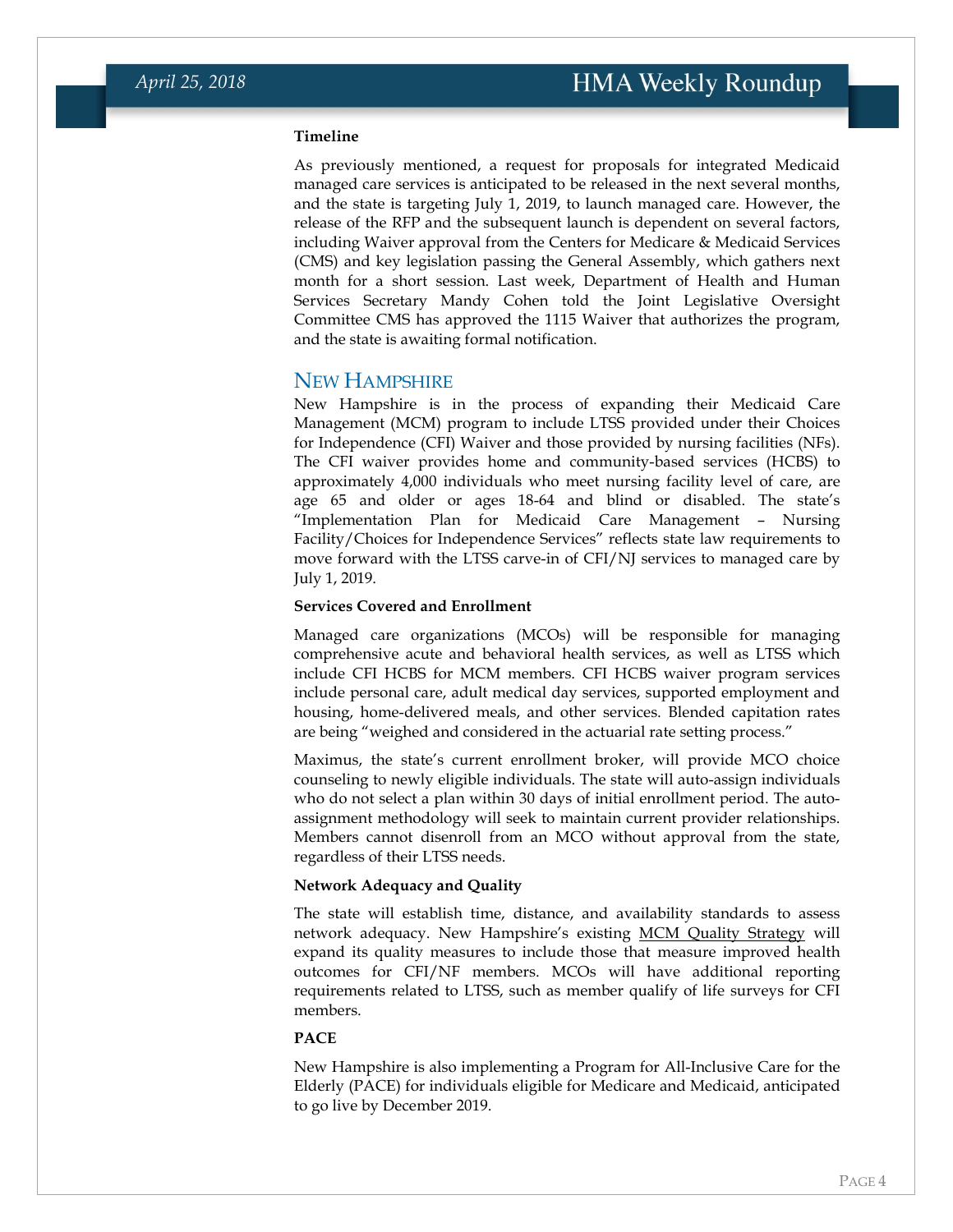### **Timeline**

The state anticipates releasing an RFP for integrated managed care services "on or about May 30, 2018." MCOs will assume responsibility for member care beginning July 1, 2019, but will not assume full capitated risk for NF/CFI services until December 31, 2019. The state is in the process of amending its existing 1915(c) and 1915(b) waivers to add MLTSS, and anticipates federal approval will take six to nine months.



*Source:* New Hampshire Department of Health and Human Services, "Implementation Plan for Medicaid Care Management – Nursing Facility/Choices for Independence Services," released March 6, 2018.

*North Carolina's Vision for Long-term Services and Supports under Managed Care:*  [https://files.nc.gov/ncdhhs/documents/LTSS-](https://files.nc.gov/ncdhhs/documents/LTSS-Vision_ConceptPaper_FINAL_20180405.pdf)[Vision\\_ConceptPaper\\_FINAL\\_20180405.pdf](https://files.nc.gov/ncdhhs/documents/LTSS-Vision_ConceptPaper_FINAL_20180405.pdf)

*Implementation Plan for Medicaid Care Management – Nursing Facility/Choices for Independence Services:* [www.dhhs.nh.gov/ombp/medicaid/documents/mltss](http://www.dhhs.nh.gov/ombp/medicaid/documents/mltss-implementation-plan.pdf)[implementation-plan.pdf](http://www.dhhs.nh.gov/ombp/medicaid/documents/mltss-implementation-plan.pdf)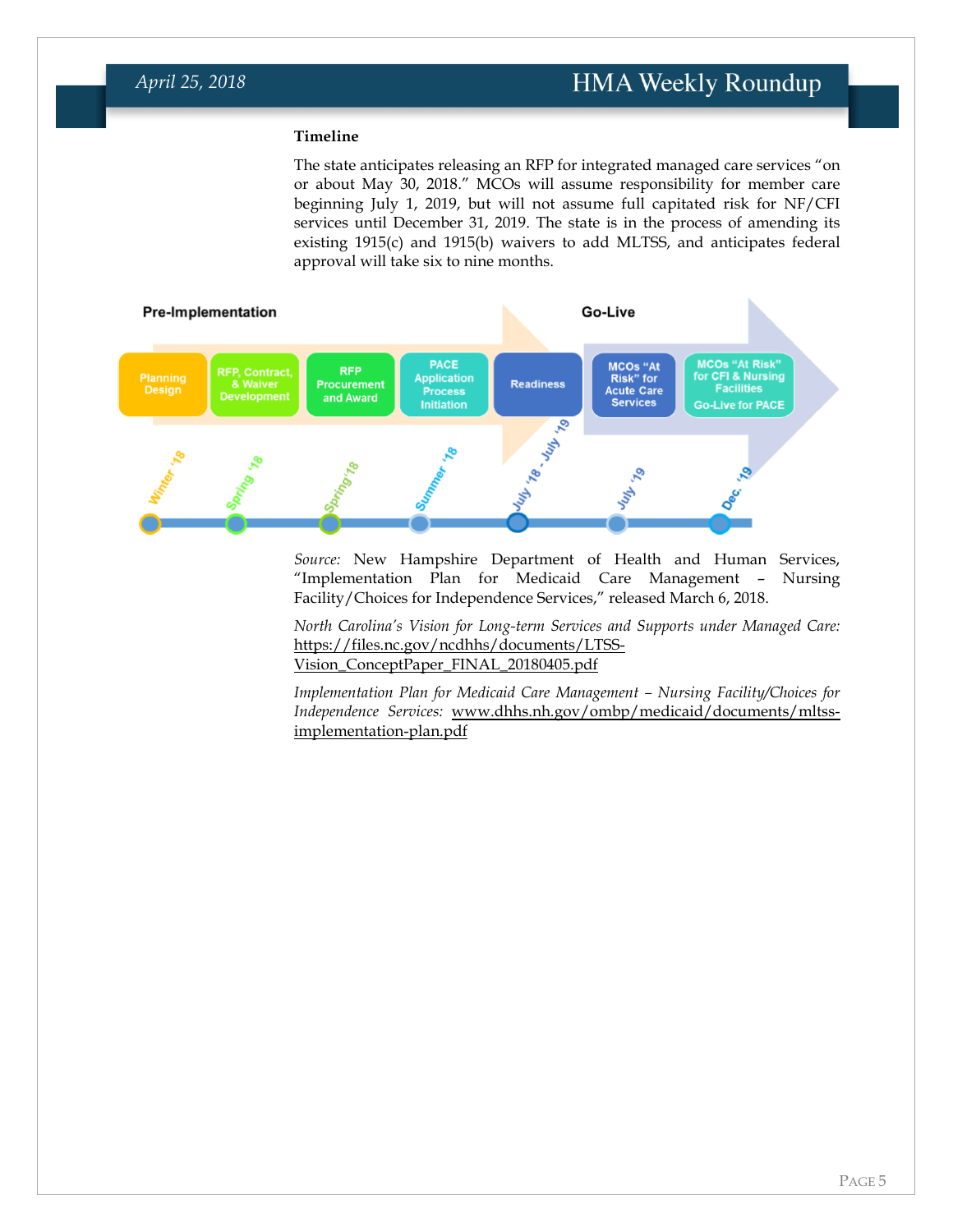### **HMA**  $\overline{\text{mm}}$ **MEDICAID** ....... ROUNDUP **HMA Roundup**

# <span id="page-5-1"></span>*Alabama*

**Alabama Releases RFP for Administrator of LTSS Patient-Centered Care Program**. The Alabama Medicaid Agency released a request for proposals for a contractor to administer the state's Integrated Care Networks program, which delivers patient-centered case management designed to integrate care for longterm services and supports (LTSS) beneficiaries. The contract would run from October 1, 2018, through September 30, 2020, with three optional one-year extensions. Alabama's existing LTSS system covers approximately 23,000 elderly and disabled adults.

# <span id="page-5-2"></span>*District of Columbia*

**District of Columbia Proposes 4 Percent Cut to Medicaid MCO Rates.** The District of Columbia Department of Health Care Finance revealed in April 2018 that it plans to cut fiscal 2019 payment rates for Medicaid managed care organizations by 4 percent, according to a budget proposal from the administration of Washington, DC, Mayor Muriel Bowser. The cut is expected to save \$4.5 million. [Read More](https://dhcf.dc.gov/release/department-health-care-finance-fy-2019-budget)

# <span id="page-5-0"></span>*Florida*

**Florida Announces Winners of Statewide Medicaid Managed Care Procurement.** On April 24, 2018, the Florida Agency for Health Care Administration announced the winners of its Statewide Medicaid Managed Care Program procurement. A summary of the awards by region can be found in the data package below. To view the Notices of Intent to Award, click [here.](https://hmais.healthmanagement.com/florida/fl-statewide-medicaid-managed-care-program-re-reprocurement-2017/) [Read More](http://ahca.myflorida.com/Executive/Communications/Press_Releases/pdf/PressReleaseSMMCReprocurement4242018.pdf)

**Magellan Health to Protest Florida Medicaid Managed Care Awards.**  Magellan Health Inc. announced on April 23, 2018, that it would file a formal protest against Florida for not including the company among the winners of the state's Medicaid managed care contract awards. Magellan's existing contract, which expires at the end of this year, generated net revenues of \$605.9 million in 2017. [Read More](https://ir.magellanhealth.com/node/18396/html)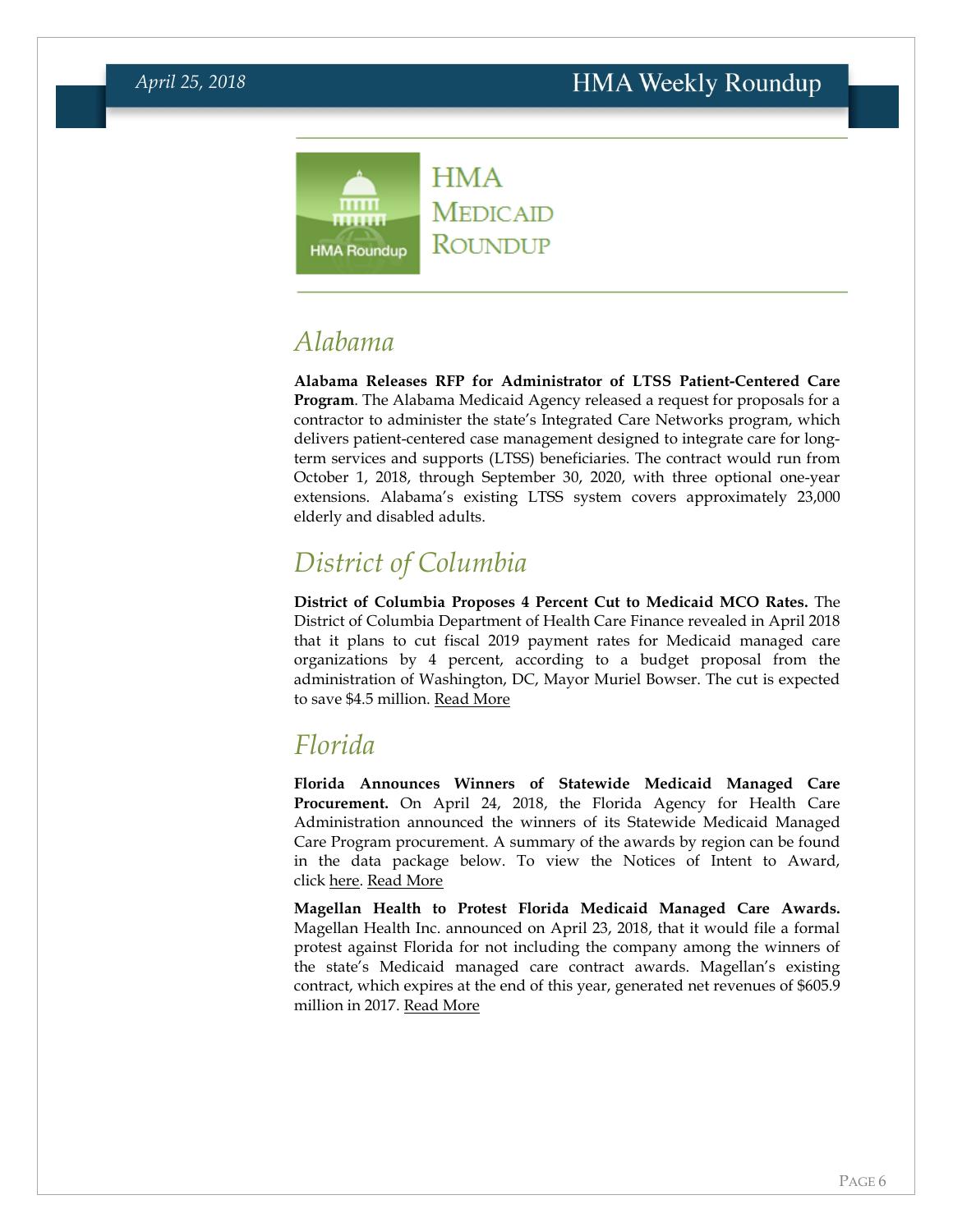**Florida Providers Fear Big Medicaid Spending Cuts from Proposed Change in Retroactive Eligibility.** *Health News Florida* reported on April 19, 2018, that Florida health care providers fear a proposed change in retroactive Medicaid eligibility from 90 to 30 days could result in much biggest spending cuts than the administration of Governor Rick Scott is projecting. While the Scott administration expects savings of \$98 million from the change, a March 2017 form to federal regulators from the Florida Agency for Health Care Administration indicated savings as high as \$500 million. About 39,000 Florida Medicaid members are expected to be impacted by the change, AHCA said last month. [Read More](http://health.wusf.usf.edu/post/scott-medicaid-numbers-come-under-fire#stream/0)

## *Georgia*

**Georgia Is Still Falling Short in Care for Individuals with Developmental Disabilities, Mental Illness.** *The Augusta Chronicle* reported on April 19, 2018, that Georgia continues to provide inadequate care for individuals with developmental disabilities released into the community, according to a report by a court-appointed expert. The report also says the state isn't providing housing support and care coordination for the seriously mentally ill, especially individuals released from prison. The state has been operating under a 2010 settlement agreement with the U.S. Department of Justice related to poor conditions at state institutions. [Read More](http://www.augustachronicle.com/news/20180419/disabled-deaths-lack-of-support-for-mentally-ill-plague-georgia-patients)

### *Iowa*

**Iowa Managed Care Contract Negotiations Are Delayed.** *The Des Moines Register* reported on April 23, 2018, that Iowa managed care contract negotiations for the state's \$5 billion Medicaid program have still not been completed after several months of waiting. UnitedHealthcare and Amerigroup have expressed the need for substantial rate increases in order to move forward with the contracts. Meanwhile, the state legislature is poised to pass a state budget before it adjourns. Without the Medicaid contracts in place, it's unclear if funding will be adequate. Medicaid is Iowa's second largest expense at about \$1.5 billion annually, not including federal funds. [Read More](https://www.desmoinesregister.com/story/news/health/2018/04/23/iowa-medicaid-negotiations-were-supposed-done-now-but-they-havent-started/542193002/)

## <span id="page-6-0"></span>*Kansas*

**Governor Continues to Push for Medicaid Work Requirements.**  *KCUR* reported on April 24, 2018, that Kansas Governor Jeff Colyer continues to push for Medicaid work requirements through the state's KanCare 2.0 Medicaid managed care waiver proposal. The state Senate is currently adding language to the budget bill to prohibit the Governor from moving forward with KanCare 2.0. However, even if the legislature passes the provision, the Governor holds a line-item veto. [Read More](http://kcur.org/post/colyer-insisting-work-coverage-requirement-kansas-medicaid-rules#stream/0)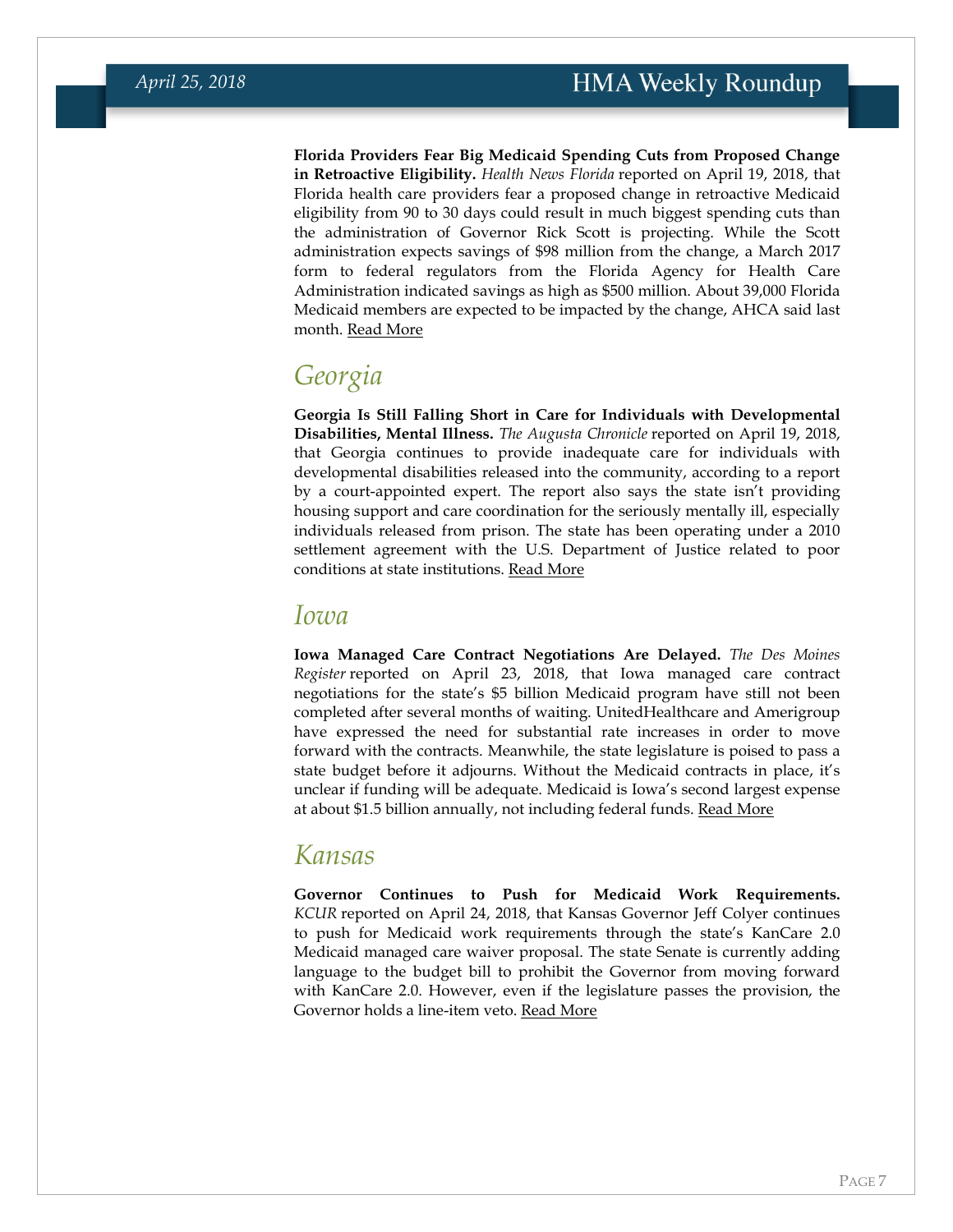# *Maine*

**Governor Continues to Block Voter-Approved Medicaid Expansion.** *Politico* reported on April 23, 2018, that Maine Governor Paul LePage continues his opposition to expanding Medicaid unless lawmakers meet his conditions for funding the program. Last year, Maine residents voted to approve Medicaid expansion through a ballot initiative, with coverage to start July 2, 2018, for about 80,000 individuals. LaPage, who is in his last year in office, has insisted that expansion won't move forward unless lawmakers promise not to raise taxes or tap into the state's rainy day fund. [Read More](https://www.politico.com/story/2018/04/23/maine-governor-defies-medicaid-ballot-initiative-547474)

# *Michigan*

**Senate Committee Passes Medicaid Work Requirements Bill**. *The Detroit Free Press* reported on April 18, 2018, that the Michigan Senate Competitiveness Committee cleared a Medicaid work requirements bill aimed at able-bodied, adult Medicaid recipients. The legislation would require about 300,000 of the state's 670,000 Medicaid members to be employed, in job training or enrolled in an education program. The bill now heads to the full Senate for consideration. [Read More](https://www.freep.com/story/news/2018/04/18/michigan-medicaid-work/528197002/)

# *New Hampshire*

**New Hampshire Vocational Rehabilitation Bureau Has Deficit.** *New Hampshire Public Radio* reported on April 22, 2018, that the New Hampshire Department of Education vocational rehabilitation bureau has operated with a deficit for years, spending millions of dollars more than it took in. The state will overhaul the bureau and prioritize individuals with significant disabilities. The restructuring plan could also include staff layoffs or transfers to other agencies. The bureau provides counseling, vocational training, education, and job placement for those with disabilities. [Read More](http://nhpr.org/post/office-helping-granite-staters-disabilities-has-deficit#stream/0)

# *New Jersey*

### HMA Roundup – Karen Brodsky [\(Email Karen\)](mailto:kbrodsky@healthmanagement.com)

**New Jersey Governor Murphy Names Ombudsman for People with Disabilities.** New Jersey Governor Phil Murphy announced on April 19, 2018, the appointment of Paul Aronsohn to lead a newly created Office of the Ombudsman for Individuals with Intellectual or Developmental Disabilities and Their Families. Mr. Aronsohn previously served on the Governor's Transition Team's Human and Children Services Committee and is a founding member of the Ridgewood Community Access Network (CAN) which represents the needs of residents and visitors with special needs. He has been a long-time advocate in the disability community and has many years of national, state and local government experience. [Read More](http://nj.gov/governor/news/news/562018/approved/20180419c_ombudsman.shtml)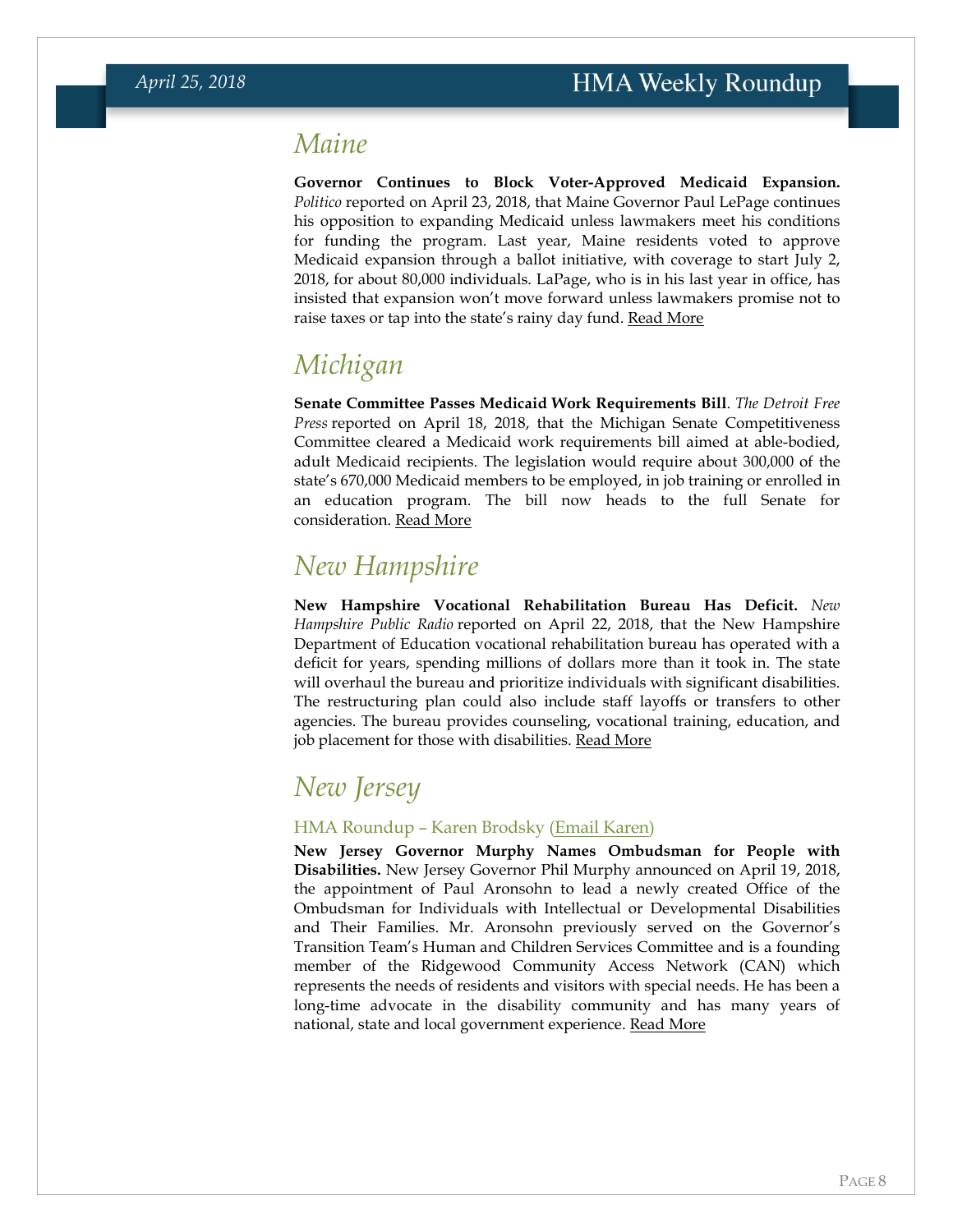## <span id="page-8-0"></span>*New York*

#### HMA Roundup – Denise Soffel [\(Email Denise\)](mailto:dsoffel@healthmanagement.com)

**Department of Health Approves Centene, Fidelis Deal.** Centene announced on April 23, 2018, that the New York Department of Health and the New York Department of Financial Services have approved Centene's proposed acquisition of Fidelis Care. In September 2017, Centene Corporation and Fidelis Care entered into an Asset Purchase Agreement pursuant to which Centene will purchase substantially all of the assets of Fidelis Care for approximately \$3.75 billion. Under the recently finalized New York state budget, the state will receive \$2 billion over the next several years, reflecting the fact that Fidelis Care's assets were built up over 20 years, with New York state taxpayer funds accounting for over 90% of Fidelis premium revenues. The transaction still requires approval from the New York Attorney General. There is no assurance that Centene will receive the remaining regulatory approval for the transaction or that the closing will occur. [Read More](https://www.prnewswire.com/news-releases/centene-receives-regulatory-approval-for-the-fidelis-care-transaction-from-new-york-department-of-health-and-new-york-department-of-financial-services-300634027.html)

**Governor Announces Medicaid Pilot to Offer Doula Services.** *The New York Times* reported on April 22, 2018, that in light of the high rate of maternal mortality among African-American women in New York, Governor Cuomo has announced a series of initiatives designed to address the problem. One of the initiatives is a pilot program that would offer doula services as a Medicaid benefit. The design of the doula pilot program will be finalized by the state's Health Department within 45 days, and the program will start immediately thereafter. A challenge for the program, however, is that Medicaid can only pay licensed providers to received matching funds, and doulas are not licensed in New York.

The governor is also creating the Task Force on Maternal Mortality and Disparate Racial Outcomes, which in collaboration with the Maternal Mortality Review Board, will review each maternal death in the state. The state is also expanding prenatal education programs for women and reviewing best practices in hospitals to address hemorrhaging, one of the leading causes of pregnancy-related deaths. [Read More](https://www.nytimes.com/2018/04/22/nyregion/childbirth-death-doula-medicaid.html)

**New York Limits Home Care Networks of Medicaid Managed Care Plans.**  *Home Health Care News* reported on April 19, 2018, that New York will allow Medicaid managed care plans to contract with one licensed home care services agency for every 75 enrollees, effective October 1, 2018. Medicaid long-term care plans in New York have about 200,000 members. There are about 1,500 licensed home care agencies in the state. [Read More](https://homehealthcarenews.com/2018/04/managed-care-plans-forced-to-limit-home-care-contracts-in-new-york/)

## *Ohio*

**Ohio Report Examines Role of Medicaid Managed Care Organizations In Addressing Food Insecurity.** *Cleveland.com* reported on April 23, 2018, that according to a study from the Center for Community Solutions, Medicaid Managed Care Organizations (MCOs) can improve health outcomes and cut Medicaid spending by doing more to increase access to healthy foods. The report highlights a program offered by Ohio Medicaid MCO Paramount Advantage that screens ProMedica health system patients for food insecurity and makes referrals to prescription food clinics. [Read More](http://www.cleveland.com/healthfit/index.ssf/2018/04/food_as_medicine_how_ohio_can.html)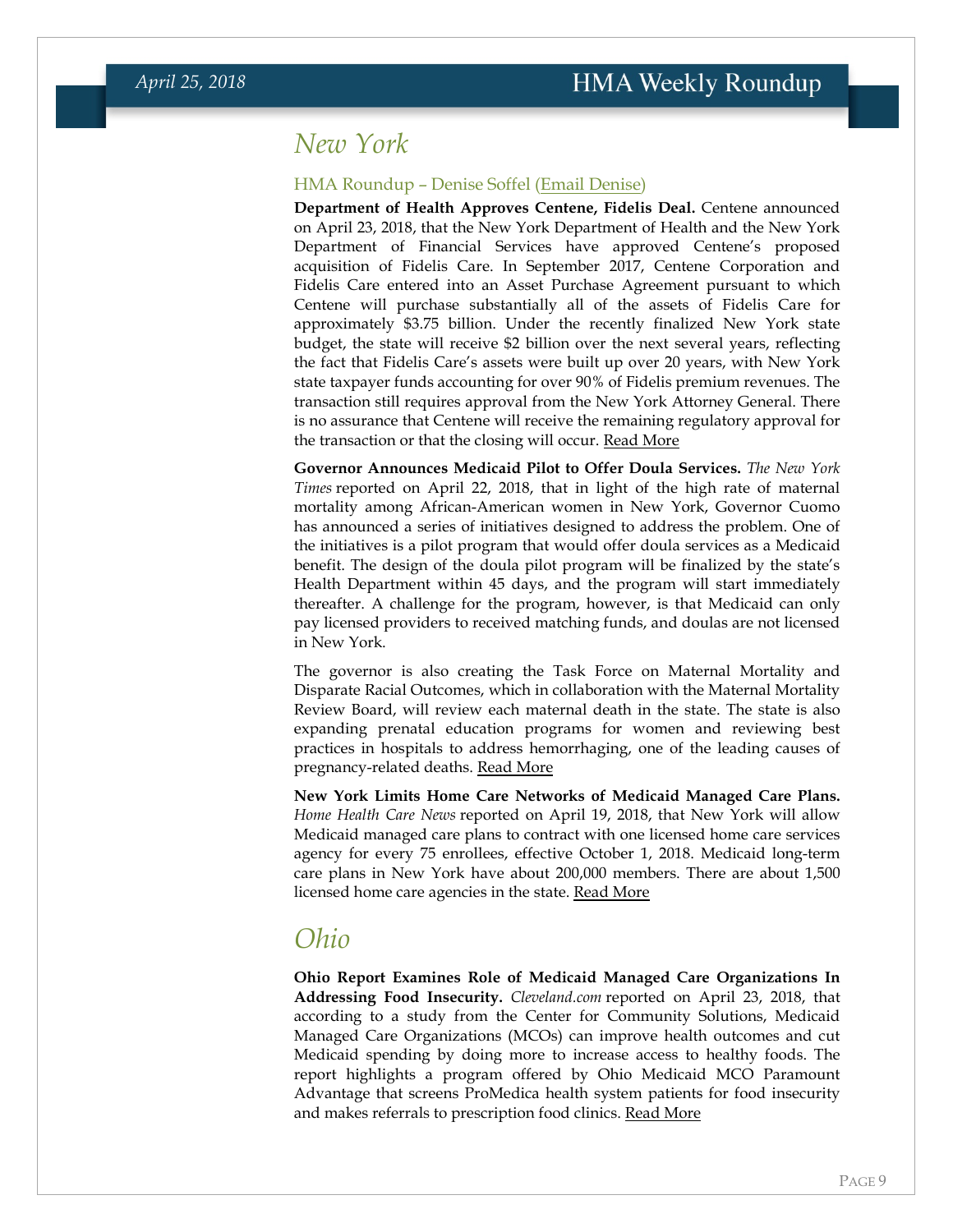## *Pennsylvania*

### HMA Roundup – Julie George [\(Email Julie\)](mailto:jgeorge@healthmanagement.com)

**Pennsylvania House Passes Medicaid Work Requirements, Governor Opposes.** *Trib Live* reported on April 17, 2018, that the Pennsylvania House passed House Bill 2138, a Medicaid work requirement bill that would require "able-bodied" adults enrolled in Medicaid to work at least 20 hours a week or complete job training programs to retain their health insurance coverage, with a vote of 115-80. HB 2138 would require state officials to seek federal approval for a work requirement and includes exceptions for pregnant women, the permanently disabled, those under age 19 or older than 64, prisoners and residents of mental health institutions. Department of Human Services Secretary, Teresa Miller, estimates the bill will cost some \$800 million to implement in its first year. Pennsylvania Governor Tom Wolf did not commit to a veto, but has made it clear that he opposes the bill. Wolf vetoed a bill last fall that contained a similar requirement. HB 2138 has been sent to the Senate. [Read More](http://triblive.com/state/pennsylvania/13521833-74/unemployed-pennsylvanians-on-medicaid-could-lose-health-coverage-under-proposed-bill)

# *Rhode Island*

**Rhode Island Medicaid Director Opposes Cuts to DSH Funding.** *The Providence Journal* reported on April 23, 2018, that Rhode Island Medicaid Director Patrick Tigue is opposed to an estimated \$15.7 million in state disproportionate share hospital funding cuts. The cuts were included in a fiscal 2019 budget proposal by Governor Gina Raimondo. The legislature and Governor must now decide whether to restore the funds in the final budget proposal set for a vote this legislative session. [Read More](http://www.providencejournal.com/news/20180423/ri-medicaid-director-backs-keeping-157-million-state-planned-to-cut)

## *Tennessee*

**Tennessee Senate Passes Medicaid Work Requirements Bill.** *USA Today Network/Tennessean* reported on April 19, 2018, that the Tennessee Senate passed a work requirement bill aimed at able-bodied, adult Medicaid recipients without dependent children under six years old. The legislation, approved by the House earlier this year, now heads to Governor Bill Haslam's desk. [Read More](https://www.tennessean.com/story/news/politics/2018/04/19/senate-passes-bill-proposing-work-requirements-tenncare-recipients/532406002/)

## *Texas*

**Texas Modifies Medicaid Eligibility Rules for U.S.-Born Children of Immigrants.** *Modern Healthcare* reported on April 23, 2018, that Texas will no longer consider the income of an immigrant's sponsor to determine the Medicaid eligibility of the immigrant's U.S.-born children. The state will still use the sponsor's income to determine the Medicaid eligibility of the parent, aligning with federal requirements. According to the American Immigration Council, an estimated 4.2 million Texas residents are native-born U.S. citizens with at least one immigrant parent. [Read More](http://www.modernhealthcare.com/article/20180423/NEWS/180429971)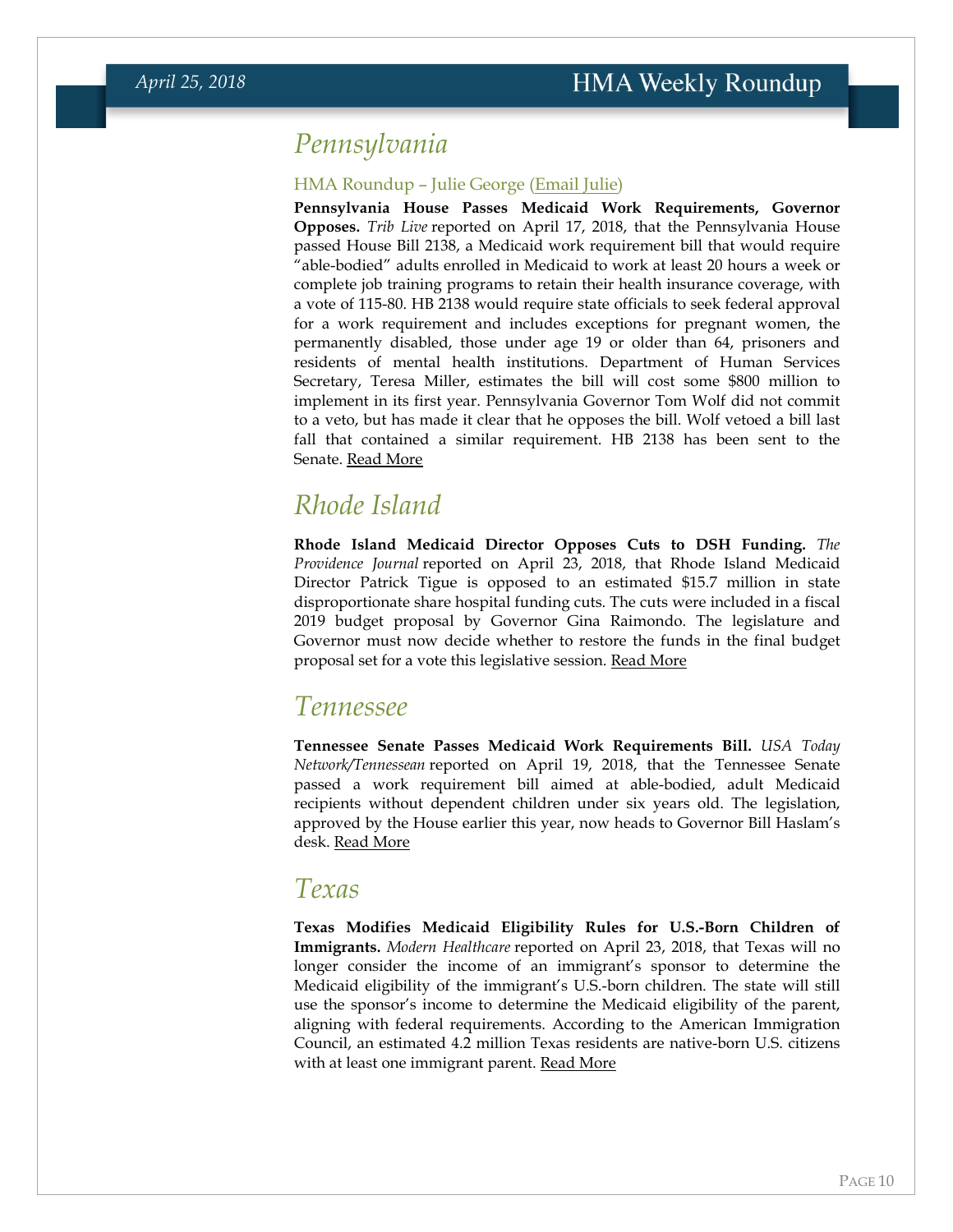**HHS Commissioner Apologizes for CHIP Procurement Errors.** *The Dallas Morning News* reported on April 18, 2018, that Texas health commissioner Charles Smith apologized to state legislators for errors that forced the state to cancel recently awarded managed care contracts for the Children's Health Insurance Program in rural and south Texas. Smith, who is executive commissioner of the Texas Health and Human Services Commission, said agency officials failed to properly tabulate scores, engage in quality control and ensure "people obtain the appropriate approvals prior to moving forward." He has accepted the resignation of HHSC chief operating officer Heather Griffith Peterson. While legislators on the committee asked pointed questions and criticized the agency's failure to comply with their own policies and procedures, several committee members acknowledged that human errors are going to occur in an agency as large as HHSC and expressed confidence that Smith will implement the changes necessary to move forward and restore public confidence. [Read More](https://www.dallasnews.com/news/texas-politics/2018/04/18/fourth-official-quits-contracting-mess-roils-texas-health-human-services)

# *National*

**CMS Proposes Changes to EHR Meaningful Use, Seeks Further Price Transparency.** *Modern Healthcare* reported on April 24, 2018, that the Centers for Medicare & Medicaid Services has proposed an overhaul of the meaningful use program associated with electronic medical records (EMR) to better foster exchange of information between providers and to make it easier for patients to obtain their EMRs. CMS, which suggested the changes as part of the proposed annual inpatient hospital rule, is also seeking to require hospitals to post their prices. [Read More](http://www.modernhealthcare.com/article/20180424/TRANSFORMATION04/180429951)

**States Consider Medicaid Expansion Ballot Initiatives, Work Requirements, Other Changes.** *CQ* reported on April 23, 2018, that this year, states are considering a variety of changes to their Medicaid programs, including expansion and work requirements. Idaho, Montana, Nebraska, and Utah currently have ballot initiatives underway for November. Arkansas, Indiana, and Kentucky have been approved by the Trump administration to introduce Medicaid work requirements. [Read More](http://www.cq.com/doc/news-5303865?0&srcpage=news&srcsec=cqn)

**MACPAC Raises Concerns Over CMS Proposed Access to Care Rule.**  *CQ* reported on April 19, 2018, that the Medicaid and CHIP Payment and Access Commission is concerned that changes to the access-to-care monitoring rules could potentially harm fee-for-service Medicaid members. The proposal, from the Centers for Medicare & Medicaid Services, would exempt states with Medicaid managed care penetration of 85 percent or more of total eligible (17 states) from most requirements to monitor provider access for remaining feefor-service members. [Read More](https://plus.cq.com/doc/hbnews-5303083?2&utm_medium=newsletter&utm_source=hbmorning)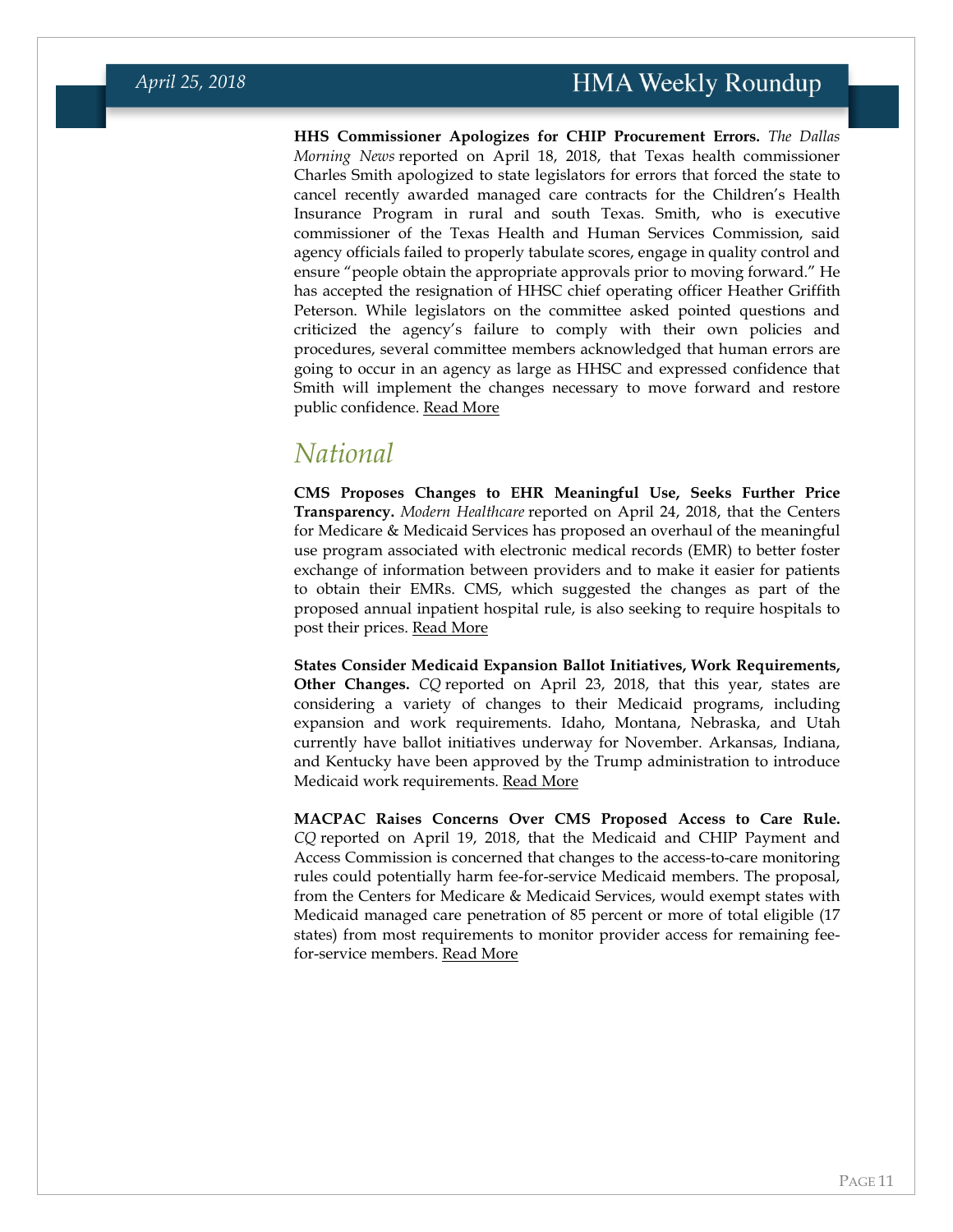<span id="page-11-0"></span>

**INDUSTRY NEWS** 

**Centene Reports 1Q18 Gain in Profits, Membership.** *Modern Healthcare* reported on April 24, 2018, that St. Louis-based Centene Corp.'s first quarter 2018 net income more than doubled to \$340 million, compared to the same period last year. Revenues rose 13 percent to \$13.2 billion, while total membership increased 6 percent to 12.8 million. [Read More](http://www.modernhealthcare.com/article/20180424/NEWS/180429953)

**Humana to Acquire 40 Percent Stake in Curo Health Services.** A consortium made up of Humana Inc., TPG Capital and Welsh, Carson, Anderson & Stowe announced on April 23, 2018, that it has signed a definitive agreement to acquire privately held hospice operator Curo Health Services for \$1.4 billion. Humana will maintain a 40 percent interest in the venture. The transaction is expected to close during the summer of 2018. [Read More](https://www.businesswire.com/news/home/20180423005626/en/)

**Providers Accounted for 45 Percent of Private Equity Healthcare Deals in 2017.** *Modern Healthcare* reported on April 18, 2018, that providers accounted for 45 percent or \$19 billion worth of global healthcare private equity buyouts in 2017, according a report from Bain & Co. In North America, the largest deal was the acquisition of Kindred Healthcare by two private equity firms and Humana for \$4.1 billion. This is the third year that providers have accounted for the largest portion of deals. Biopharma buyouts made up 23 percent of deals. [Read More](http://www.modernhealthcare.com/article/20180418/NEWS/180419919)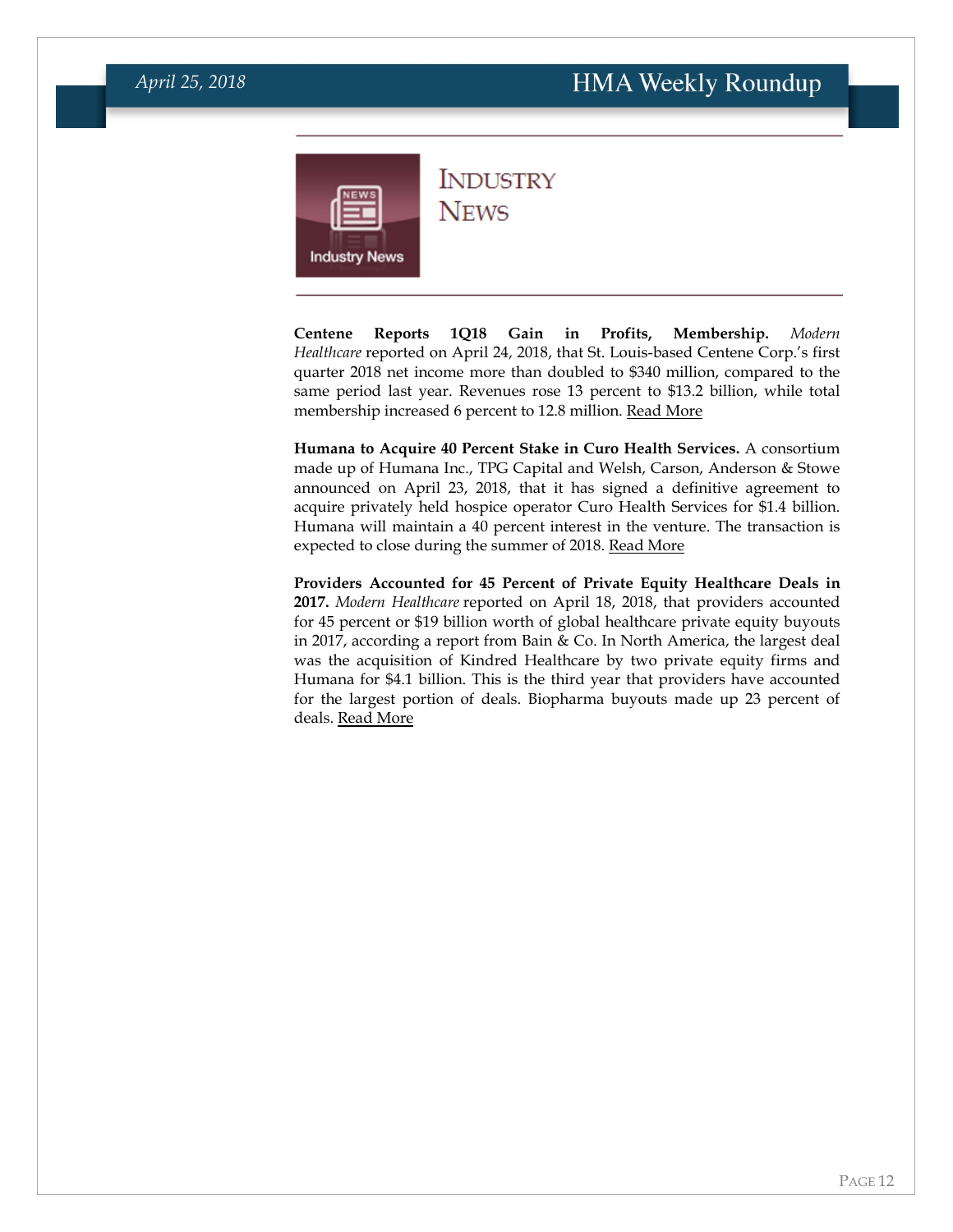# COMPANY ANNOUNCEMENTS

**MCG Health's Dr. William Rifkin to Speak at 2018 National Physician Advisor Conference. [Read more](https://www.mcg.com/client-resources/news-item/william-rifkin-to-speak-at-2018-national-physician-advisor-conference/)** 

**ConcertoHealth Expands Field-Based Care Model to Reach Patients with Greatest Needs in Michigan and Washington. [Read more](https://www.prnewswire.com/news-releases/concertohealth-expands-field-based-care-model-to-reach-patients-with-greatest-needs-in-michigan-and-washington-300631187.html)**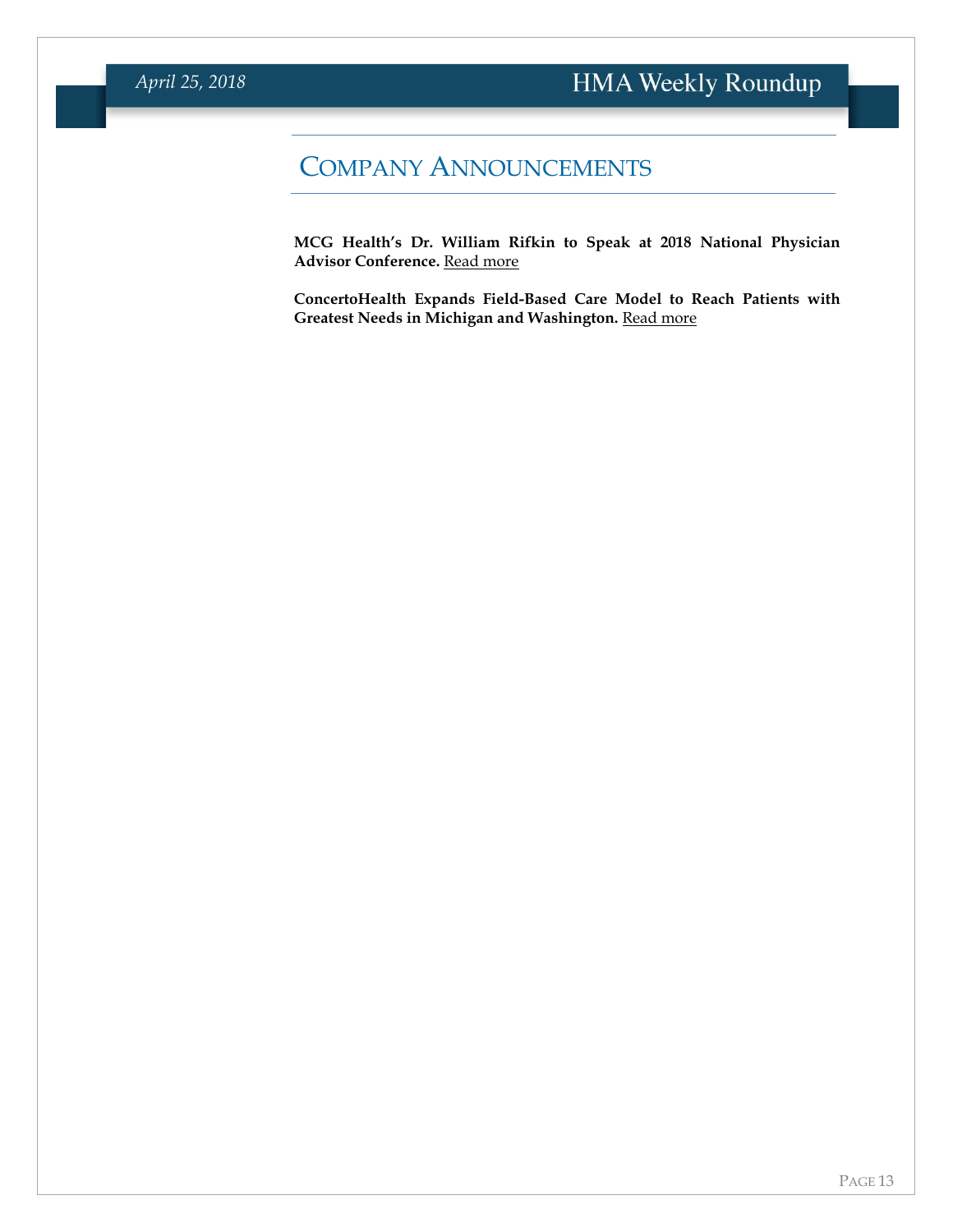# *April 25, 2018*

# HMA Weekly Roundup

# <span id="page-13-0"></span>RFP CALENDAR

| <b>Date</b>              | State/Program                                                                | <b>Event</b>                                  | <b>Beneficiaries</b>                           |
|--------------------------|------------------------------------------------------------------------------|-----------------------------------------------|------------------------------------------------|
| 2018 (Delayed from 2017) | Alaska Coordinated Care Demonstration                                        | <b>Contract Awards</b>                        | <b>TBD</b>                                     |
| 2018                     | Massachusetts One Care (Duals Demo)                                          | <b>RFP Release</b>                            | <b>TBD</b>                                     |
| Spring/Summer 2018       | <b>North Carolina</b>                                                        | <b>RFP Release</b>                            | 1,500,000                                      |
| April 27, 2018           | Florida Children's Medical Services                                          | Responses Due                                 | 50,000                                         |
| May 1, 2018              | lowa                                                                         | <b>Contract Awards</b>                        | 600,000                                        |
| May 23, 2018             | Minnesota Special Needs BasicCare                                            | Proposals Due                                 | 53,000 in Program; RFP<br><b>Covers Subset</b> |
| May 30, 2018             | New Hampshire                                                                | <b>RFP Release</b>                            | 160,000                                        |
| <b>June 2018</b>         | <b>Puerto Rico</b>                                                           | <b>Contract Awards</b>                        | $^{\sim}1,300,000$                             |
| June 2018                | Kansas KanCare                                                               | <b>Contract Awards</b>                        | 380,000                                        |
| June 4, 2018             | Wisconsin LTC (Milwaukee and Dane Counties)                                  | <b>Contract Award</b>                         | $^{\sim}1,600$                                 |
| June 7, 2018             | Alabama ICN (MLTSS)                                                          | Proposals Due                                 | 25,000                                         |
| June 26, 2018            | Florida Children's Medical Services                                          | <b>Contract Award</b>                         | 50,000                                         |
| June 29, 2018            | Minnesota Special Needs BasicCare                                            | <b>Contract Award</b>                         | 53,000 in Program; RFP<br><b>Covers Subset</b> |
| July 1, 2018             | Pennsylvania HealthChoices (Delay ore Rebid Likely) Implementation (SE Zone) |                                               | 830,000                                        |
| July 1, 2018             | MississippiCAN                                                               | Implementation                                | 500,000                                        |
| July 2, 2018             | Texas STAR and CHIP                                                          | Proposals Due                                 | 3,342,530                                      |
| July 11, 2018            | Alabama ICN (MLTSS)                                                          | <b>Contract Award</b>                         | 25,000                                         |
| August 1, 2018           | Virginia Medallion 4.0                                                       | Implementation                                | 700,000                                        |
| October 2018             | <b>Puerto Rico</b>                                                           | Implementation                                | $^{\sim}1,300,000$                             |
| October 1, 2018          | Alabama ICN (MLTSS)                                                          | Implementation                                | 25,000                                         |
| October 1, 2018          | Arizona                                                                      | Implementation                                | 1,600,000                                      |
| October 1, 2018          | <b>Texas STAR+PLUS Statewide</b>                                             | <b>Contract Start</b>                         | 530,000                                        |
| November 1, 2018         | New Hampshire                                                                | Proposals Due                                 | 160,000                                        |
| January 2019             | Kansas KanCare                                                               | Implementation                                | 380,000                                        |
| January 1, 2019          | Wisconsin LTC (Milwaukee and Dane Counties)                                  | Implementation                                | $^{\sim}1,600$                                 |
| January 1, 2019          | Washington FIMC (Remaining Counties)                                         | Implementation for RSAs Opting for 2019 Start | $^{\sim}1,600,000$                             |
| January 1, 2019          | Florida Children's Medical Services                                          | Contract Start                                | 50,000                                         |
| January 1, 2019          | Pennsylvania MLTSS/Duals                                                     | Implementation (SE Zone)                      | 145,000                                        |
| January 1, 2019          | Florida Statewide Medicaid Managed Care (SMMC)                               | Implementation                                | 3,100,000                                      |
| January 1, 2019          | Pennsylvania HealthChoices (Delay ore Rebid Likely)                          | Implementation (Lehigh/Capital Zone)          | 490,000                                        |
| January 1, 2019          | <b>New Mexico</b>                                                            | Implementation                                | 700,000                                        |
| January 1, 2019          | New Hampshire                                                                | <b>Contract Awards</b>                        | 160,000                                        |
| January 1, 2019          | Minnesota Special Needs BasicCare                                            | Contract Implementation                       | 53,000 in Program; RFP<br><b>Covers Subset</b> |
| January 24, 2019         | <b>Texas STAR and CHIP</b>                                                   | <b>Contract Start</b>                         | 3,400,000                                      |
| July 1, 2019             | North Carolina                                                               | Implementation                                | 1,500,000                                      |
| July 1, 2019             | New Hampshire                                                                | Implementation                                | 160,000                                        |
| July 1, 2019             | lowa                                                                         | Implementation                                | 600,000                                        |
| January 1, 2020          | Texas STAR+PLUS, STAR, and CHIP                                              | <b>Operational Start Date</b>                 | 530,000                                        |
| January 1, 2020          | Pennsylvania MLTSS/Duals                                                     | <b>Implementation (Remaining Zones)</b>       | 175,000                                        |
| January 1, 2020          | Washington FIMC (Remaining Counties)                                         | Implementation for RSAs Opting for 2020 Start | $^{\sim}1,600,000$                             |
| January 1, 2020          | Massachusetts One Care (Duals Demo)                                          | Implementation                                | <b>TBD</b>                                     |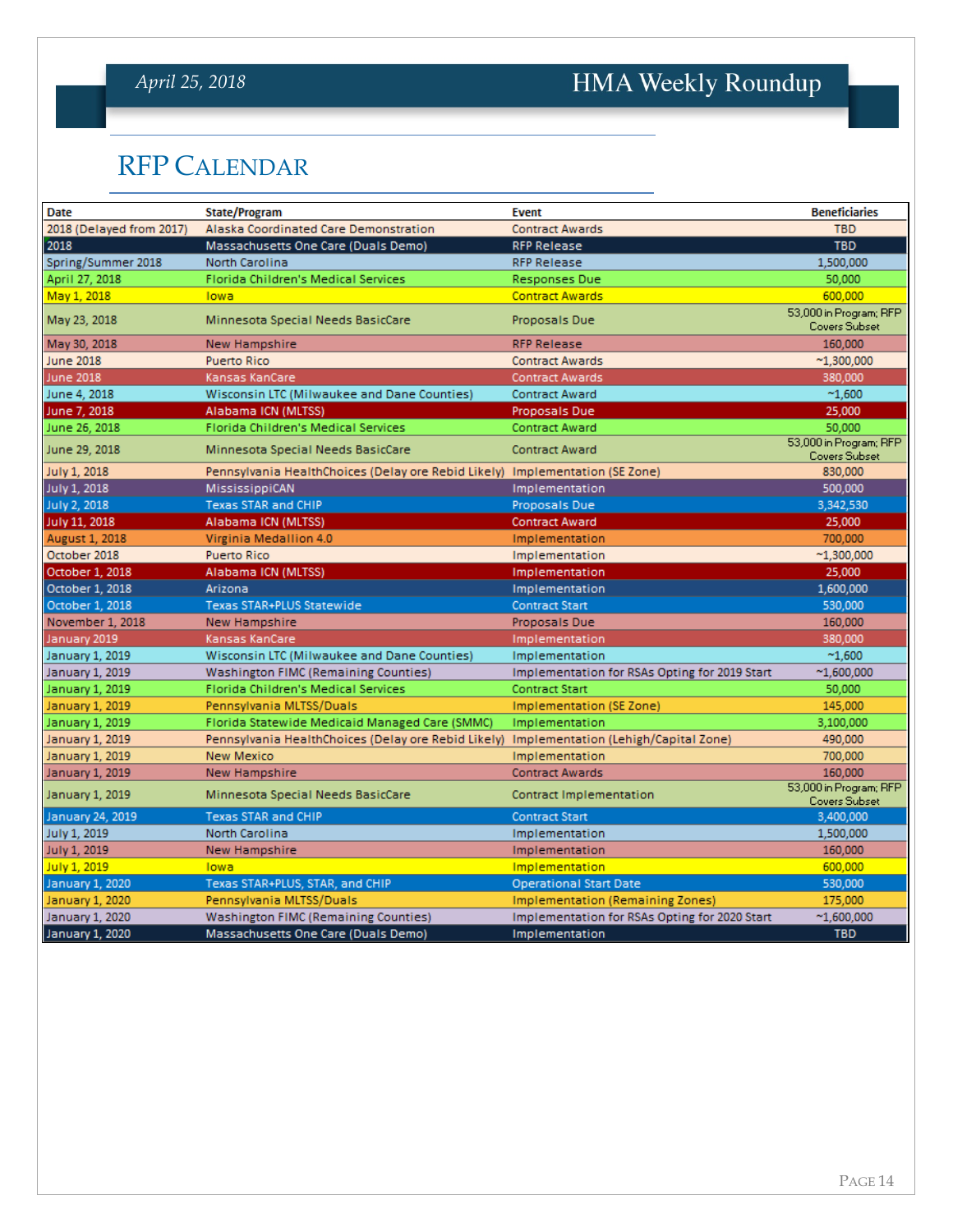# <span id="page-14-0"></span>HMA NEWS

#### **HMA 2018 Conference Website Is Live**

The website for HMA's 2018 conference on *The Rapidly Changing World of Medicaid: Opportunities and Pitfalls for Payers, Providers and States*, October 1-2, at The Palmer House in Chicago, is now live at [https://conference.healthmanagement.com/.](https://conference.healthmanagement.com/)

Visit the site for conference details, including an agenda and preliminary list of speakers.

Keynote Speakers to Date (in alphabetical order; others to be announced)

The Next Wave: How Medicaid Plans Are Positioning Themselves for Success **Catherine Anderson**, *SVP, Policy & Strategy, UnitedHealth Community & State* **John Baackes**, *CEO, L.A. Care Health Plan* **Scott Markovich**, *VP, Medicaid Growth and Provider Development, Aetna Inc.* 

**Kelly Munson***, EVP, Medicaid, WellCare Health Plans* **Patrick Sturdivant**, *President, Virginia Medicaid Health Plan, Anthem Inc.*

How States Are Fostering Community Engagement and Innovation in Medicaid

**Mari Cantwell**, *Chief Deputy Director, Health Care Programs, California Department of Health Care Services*

**Stephanie Muth,** *Associate Commissioner, Medicaid/CHIP Medical and Social Services Division, Texas Health and Human Services Commission*

**Allison Taylor**, *Director of Medicaid, Indiana Family and Social Services Administration*

**Matt Wimmer**, *Administrator, Division of Medicaid, Idaho Department of Health and Welfare*

What's Next for Integrated Care: A Status Report and Forecast **John Jay Shannon**, *MD, CEO, Cook County Health & Hospitals System*

Session Speakers to Date:

(in alphabetical order; others to be announced)

**James Kiamos**, *COO, Family Health Network*

**Cheryl Lulias**, *President, Executive Director, Medical Home Network; CEO, MHC ACO*

**Brent Layton**, *EVP, Chief Business Development Officer, Centene Corp.* 

**Michael Monson**, *SVP, Long-Term Services & Supports, and Dual Eligibles, Centene Corp.*

**Cheryl Phillips**, *M.D., President, CEO, SNP Alliance, Inc.* **Ed Stellon**, *Executive Director, Heartland Alliance Health*

This is the third conference HMA has presented on trends in publicly sponsored healthcare. Last year's event in Chicago brought together more than 400 executives from health plans, providers, state and federal government, community-based organizations and others serving Medicaid and other vulnerable populations. It was a collaborative, high-level event featuring more than 35 speakers and representing the interests of a broad-based constituency of healthcare leaders.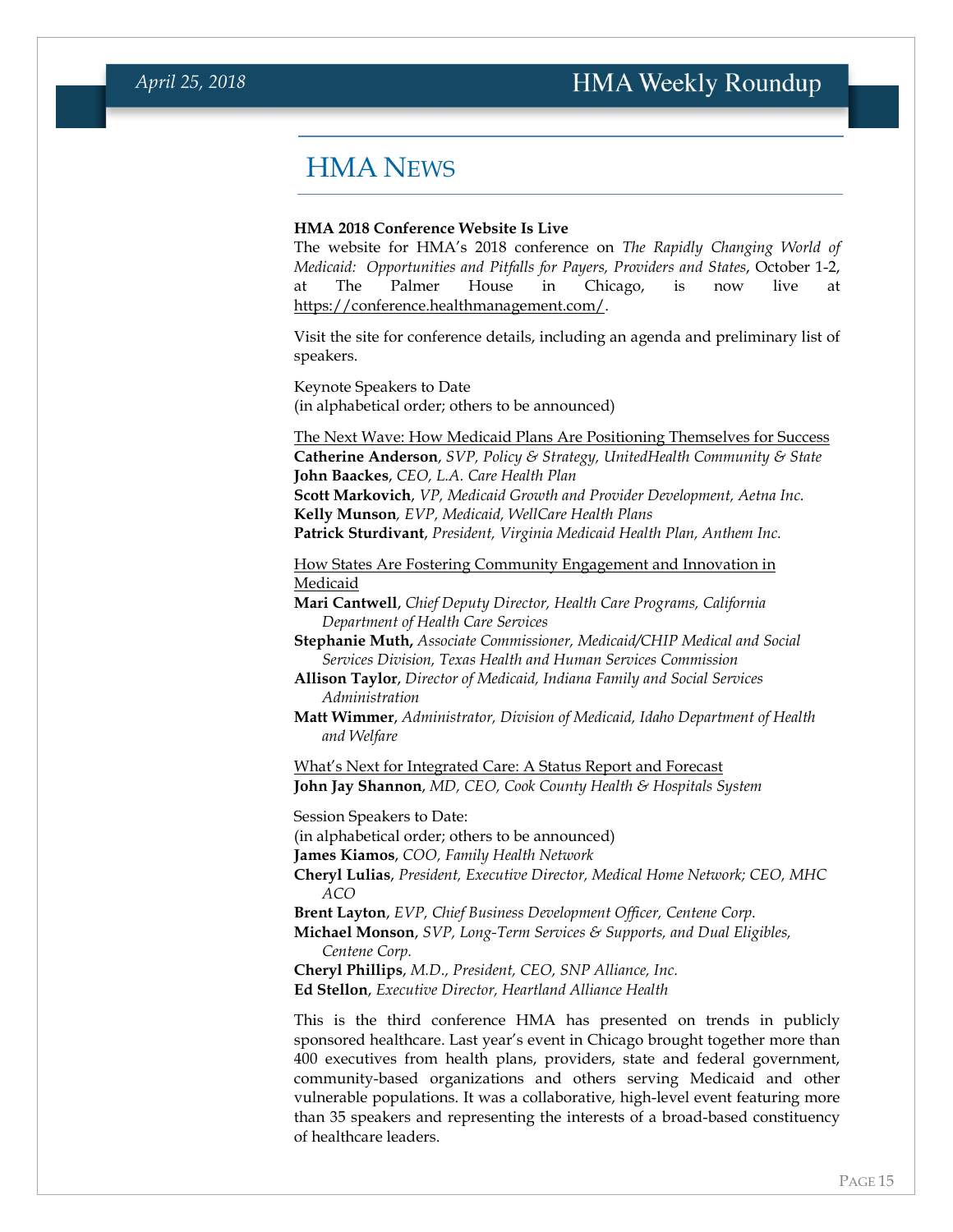This year's meeting promises to be even better, with a sharp focus on the challenges and opportunities for organizations serving Medicaid and other vulnerable populations. Additional details, including a complete agenda, will be available in the weeks ahead. Questions can be directed to Carl Mercurio, [cmercurio@healthmanagement.com,](mailto:cmercurio@healthmanagement.com) (212) 575-5929.

### <span id="page-15-0"></span>NEW THIS WEEK ON HMA INFORMATION SERVICES (HMAIS):

#### **Public Documents**

*Medicaid RFPs, RFIs, and Contracts*

- Florida Statewide Medicaid Managed Care Re-procurement ITN Awards, High-Level Scoring, Data Book, and Related Documents, 2017-18
- Kentucky Medicaid Managed Care Consulting Services RFP, Apr-18
- Idaho Care Planning and Coordination RFI, Apr-18
- Alabama Medicaid Agency Integrated Care Network RFP, Apr-18
- Iowa Member Management, Consumer Assistance, and Eligibility Help Desk Services for Iowa Medicaid and hawk-i Programs RFP and Award, Mar-18

#### *Medicaid Program Reports and Updates*

- Michigan Department of Health and Human Services Annual Report, FY 2013-17
- Tennessee Governor's Proposed Budget, FY 2018-19
- Texas Managed Care: Contract Oversight and Monitoring Presentation, Apr-18
- Hawaii DHS Financial Audit Report, FY 2017
- Louisiana Medicaid Expansion Economic Analysis Report, Mar-18
- New Jersey Medical Assistance Advisory Council Meeting Materials, Apr-18

### **Medicaid Data and Updates**

- Hawaii Medicaid Managed Care Enrollment is Up 1.1%, 2017 Data
- Hawaii Medicaid Managed Care Enrollment Share by Plan, 2017 Data
- Ohio Dual Demo Enrollment is Up 0.7%, Mar-18 Data
- Ohio Medicaid Managed Care Enrollment is Up 0.2%, Mar-18 Data
- Ohio Medicaid Managed Care Enrollment Share by Plan, Mar-18 Data

A subscription to HMA Information Services puts a world of Medicaid information at your fingertips, dramatically simplifying market research for strategic planning in healthcare services. An HMAIS subscription includes:

- State-by-state overviews and analysis of latest data for enrollment, market share, financial performance, utilization metrics and RFPs
- Downloadable ready-to-use charts and graphs
- Excel data packages
- RFP calendar

If you're interested in becoming an HMAIS subscriber, contact Carl Mercurio at [cmercurio@healthmanagement.com.](mailto:cmercurio@healthmanagement.com)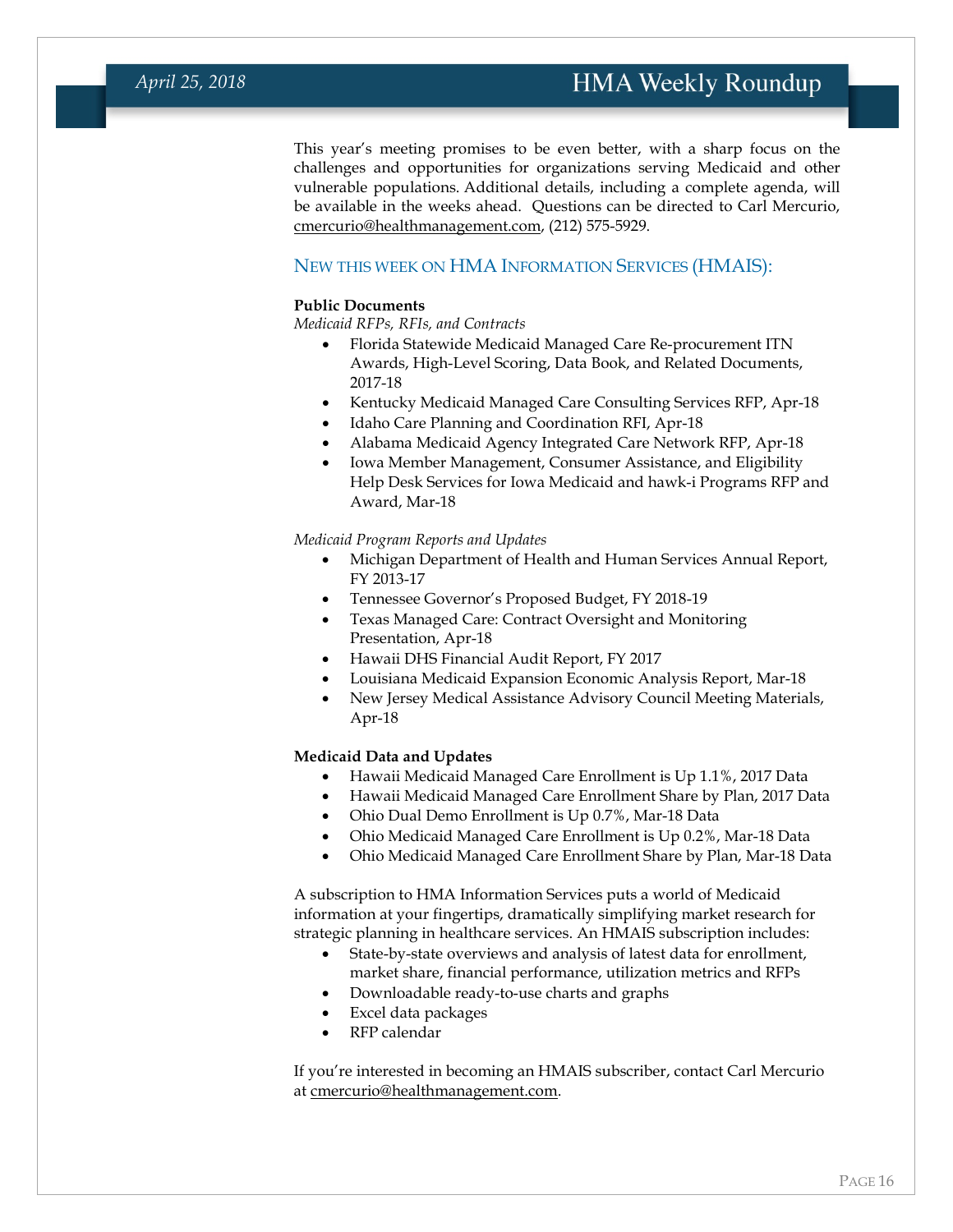## <span id="page-16-0"></span>HMA WELCOMES

#### **Linda Wiant – Principal**

Linda Wiant joined HMA from the State of Georgia, where she most recently served as Medicaid director. In this role, Linda managed and directed the activities of the \$10 billion Medicaid division for two million recipients, covering 20 percent of all Georgians and 50 percent of all children in the state. She ensured agency compliance with federal regulations and state legislation. She focused the division on areas of improvement, including provider relations, improving internal and external communications, staff development, and policy and systems streamlining to reduce administrative burdens. She directed the division away from a "siloed" approach to policy, integrating meetings and discussions internally to develop staff expertise and understanding of the impacts of managed care and fee-for-service practice and policy on internal operations. She helped bridge the view of care away from examining costs on a policy area-specific basis and towards a holistic view of care that included medical, pharmacy, dental, and behavioral health.

As pharmacy director at the State of Georgia, Linda worked in collaboration with the finance division to forecast drug spend trends and policy changes. She managed and directed the activities of the pharmacy units within the Medicaid division. She was responsible for ensuring access to appropriate medications in a cost-effective manner and maximizing resources and outcomes for expenditures of approximately \$565 million annually. Linda ensured compliance with federal and state regulatory and legislative requirements. She managed the Drug Utilization Review Board (DUR Board) to ensure compliance with federal DUR Board and Pharmacy and Therapeutics Committee requirements and collaborated on issues concerning drug policy.

Linda has extensive experience and expertise in managed care pharmacy and pharmacy benefits management (PBM) services, managing preferred drug lists and rebates for Medicaid and Medicaid managed care entities and developing prior authorization programs. She has served as an adjunct assistant professor for pharmacy students on clinical rotations in both the private and public sectors. In addition, Linda established the first PBM managed care rotation for Mercer University Pharmacy School and the University of Georgia Pharmacy School.

Linda earned her Doctor of Pharmacy from Mercer University Pharmacy School. She completed a general practice residency at University Medical Center in Jacksonville, Florida (now UF Health Jacksonville).

#### **Brittany Labarreare – Senior Consultant**

Brittany joined HMA most recently from CommUnityCare, where she led the development of the overall strategy, structure, and implementation plan of a successful care management model and population health program. She was responsible for employee relations and quality/process improvement.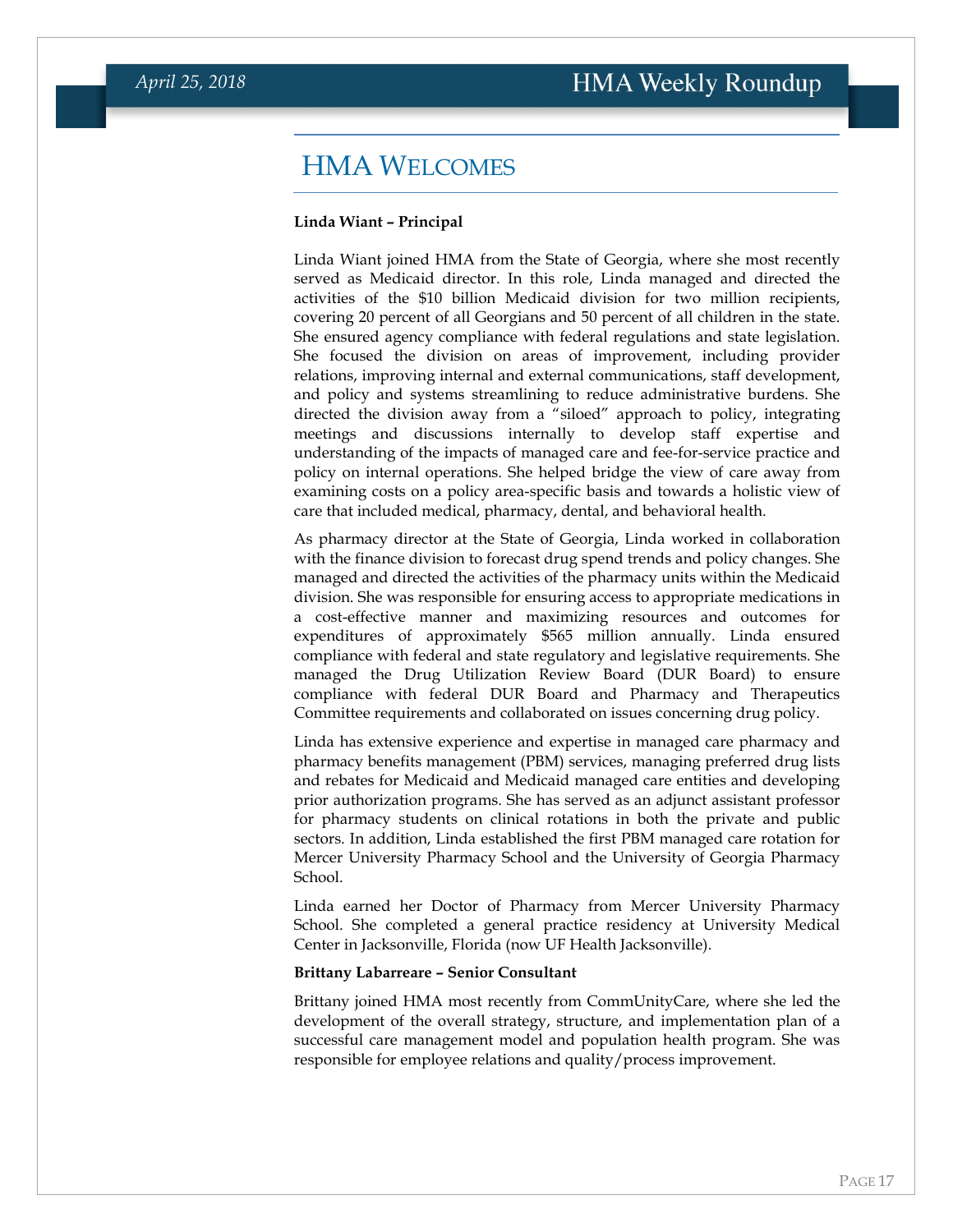At the Texas Department of Aging and Disability Services, Brittany developed training curriculums for Intellectual and Developmental Disability (IDD) Medicaid waiver programs, as well as the policy, procedures and training curriculum for Texas Health Steps IDD transition population. She worked in collaboration with other state agencies in preparation for the managed care implementation for state recipients. She evaluated the quality and costeffectiveness of services and assessed compliance with Medicaid program service requirements, state rules, and regulations.

As a clinical nurse manager at Austin State Supported Living Center, Brittany coordinated the development, implementation, and evaluation of healthcare services within the organization and was responsible for the overall nursing care of individuals in the medically fragile unit. She supervised 25 registered nurses and was responsible for ongoing competency, training, and appropriate licensure through the Texas Board of Nursing.

Brittany earned her MBA with a focus in healthcare management from the University of Texas. She received her bachelor's degree in nursing from the Baptist College of Health Sciences. She is a licensed registered nurse and certified case manager.

#### **Kara Riehman – Principal**

Kara Riehman joins HMA Community Strategies (HMACS) most recently from the American Cancer Society (ACS) where she served as strategic director of evaluation and research and as program director of evaluation and research. In these roles, Kara directed evaluation of ACS prevention and early detection programs among health system partners nationwide, including programs to increase breast, colorectal, and lung cancer screening, and HPV vaccination. She informed strategic planning initiatives to improve ACS processes for prioritization of prevention and early detection programs, staffing structure, and grants management. Kara collaborated with all ACS departments and regions nationally to guide program implementation and improvement and provided evaluation expertise in external partnerships. In addition, she contributed to research literature by translating several evaluation reports into published manuscripts. Kara's evaluation work contributed to program improvement in ACS program delivery and to understanding what factors lead to successful program implementation.

At, Kara served as project director at ICF Macro. In this role, she led a cross-site quasi-experimental study to compare the effectiveness of the SAMHSA Children's Mental Health Initiative model to traditional mental health services delivery systems. led the CDC-funded implementation evaluation of Project CHOICES, an evidence-based treatment to reduce alcohol-exposed pregnancy among women attending STD clinics. She was project director of a SAMHSA funded program to increase community capacity to develop and implement violence, suicide, and bullying prevention programs in American Indian and Alaska Native communities. She also served as project director for a World Bank–funded evaluation of the community response to HIV and AIDS in Africa.

Kara earned her PhD and master's degree in sociology from Florida State University. She holds a bachelor's degree in social relations from Lehigh University.